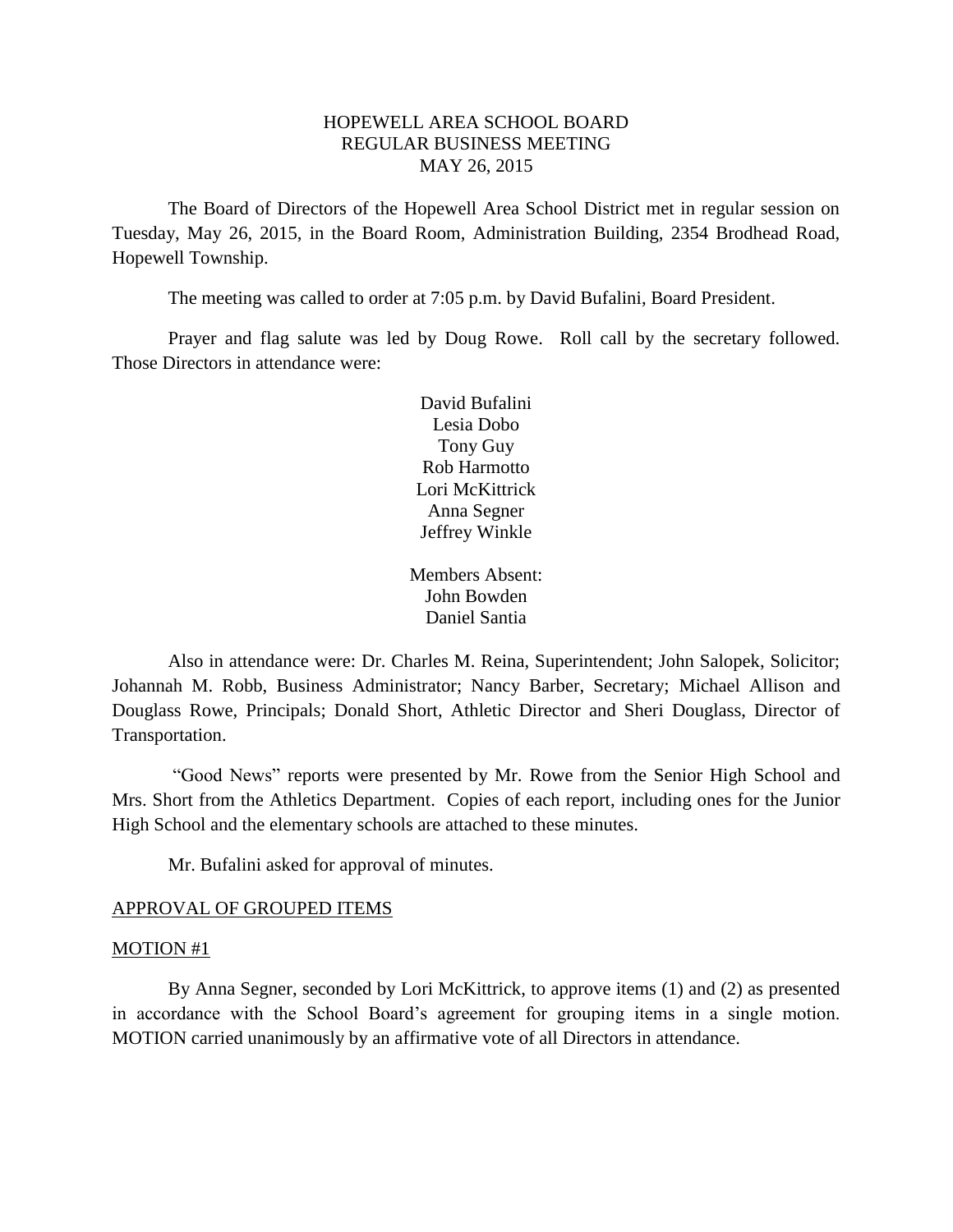## Approval of Minutes

- 1. Recommendation to approve the April 28, 2015 business meeting minutes as presented.
- 2. Recommendation to approve the May 12, 2015 work meeting minutes as presented.

# APPROVAL OF GROUPED ITEMS

### MOTION #2

By Rob Harmotto, seconded by Anna Segner, to approve items (1) through (3) as presented in accordance with School Board's agreement for grouping items in a single motion. MOTION carried unanimously by an affirmative vote of all Directors in attendance.

### Tax Collectors' Report

1. Recommendation to accept report for taxes collected for the month of April 2015, as presented, and make said report a part of these minutes.

### Treasurer's Report

2. Recommendation to accept report of the Treasurer for the month of April 2015, as presented, and make said report a part of these minutes.

### Financial Statements

3. Recommendation to accept Financial Statements for the month of April 2015, as presented, and make said statements a part of these minutes.

#### VISITOR'S COMMENTS

Linda Helms of the B.F. Jones Memorial Library presented the June calendar.

At this time Mr. Bufalini asked that Committee discussion and recommendations begin.

# **Education/Curriculum/Instruction by Lesia Dobo, Chair**

#### MOTION #3

By Lesia Dobo, seconded by Lori McKittrick, to approve the Memorandum of Understanding by and between the Hopewell Area School District and the police departments of Hopewell Township, Independence Township and Raccoon Township. MOTION carried unanimously by an affirmative vote of all Directors in attendance.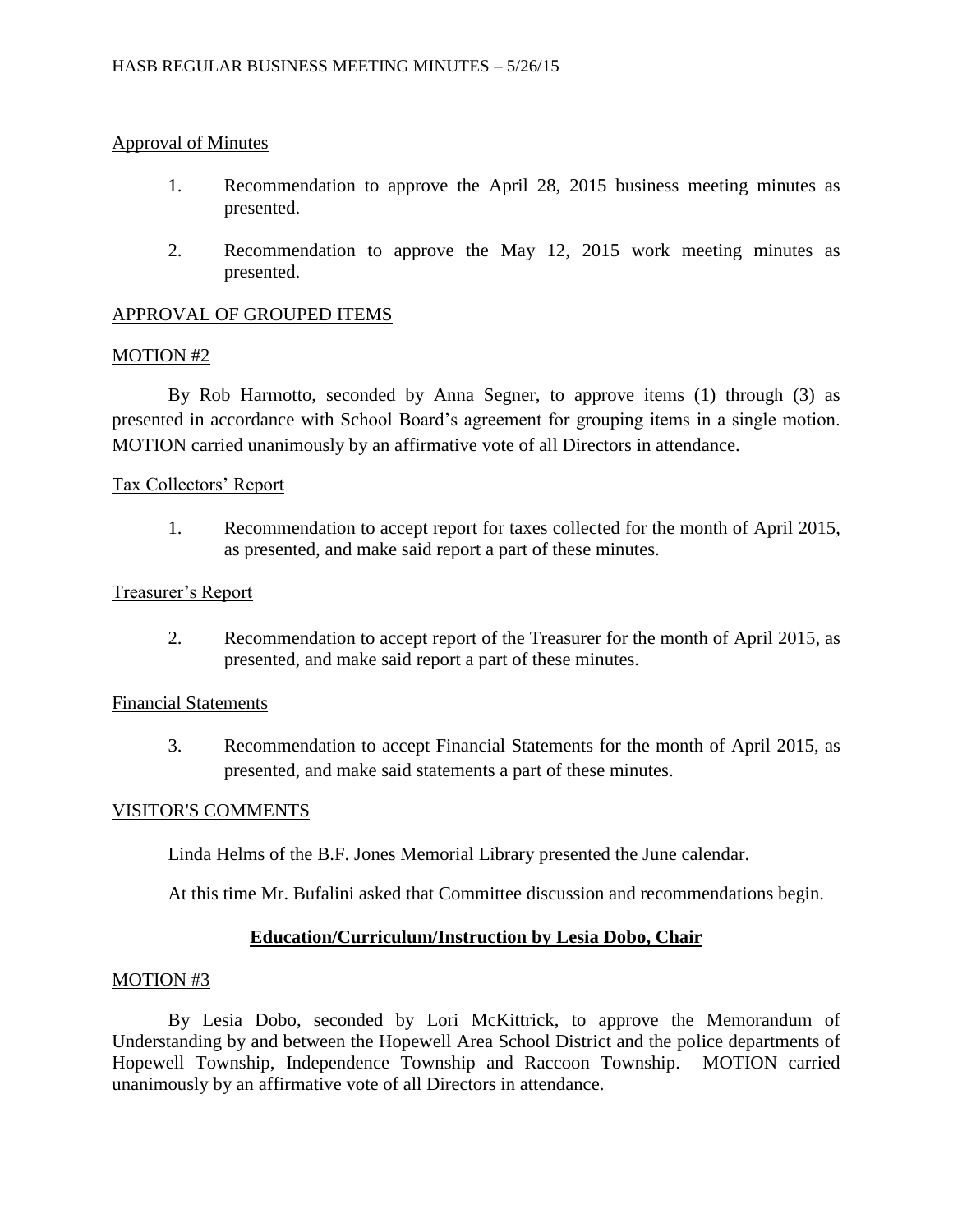# APPROVAL OF GROUPED ITEMS

### MOTION #4

By Lesia Dobo, seconded by Tony Guy, to approve items 1 through 6, as presented in accordance with School Board's agreement for grouping items in a single motion. MOTION carried unanimously by an affirmative vote of all Directors in attendance.

- 1. Adoption of College Algebra 11<sup>th</sup> Edition, Pearson Publishers, copyright 2013, as the College Algebra textbook effective the 2015-2016 School Year. Approximate cost for purchase is \$6,884.94.
- 2. Adoption of PH Calculus: Graphical, Numerical, and Algebraic  $(4<sup>th</sup> Edition)$ , Pearson Publishers, copyright 2012, as the mathematics textbook for Calculus effective the 2015-2016 School Year. Approximate cost for purchase is \$5,155.43.
- 3. Adoption of Ciao! (High School Edition), 8<sup>th</sup> Edition, Cengage Learning Publishers, copyright 2014, as the Italian textbook effective the 2015-2016 School Year. Approximate cost for purchase is \$6,776.00.
- 4. Adoption of Pearson My World Social Studies, Pearson Publishers, copyright 2013, as the social studies textbook for grades 3 and 4 effective the 2015-2016 School Year. Approximate cost for purchase is \$24,739.48.
- 5. Adoption of Introduction to Networking with Network +, Wiley Publishers, copyright 2012, as the Networking textbook for Networking effective the 2015- 2016 School Year. Approximate cost for purchase is \$3,877.50.
- 6. Adoption of Adobe Dreamweaver Creative Cloud: Comprehensive, Cengage Learning Publishers, copyright 2015, as the textbook for the Internet and Web Page Design course effective the 2015-2016 School Year. Approximate cost for purchase is \$3,155.63.

# APPROVAL OF GROUPED ITEMS

# MOTION #5

By Lesia Dobo, seconded by Rob Harmotto, to approve items 1 through 3, as presented in accordance with School Board's agreement for grouping items in a single motion. MOTION carried unanimously by an affirmative vote of all Directors in attendance.

1. Vikette Camp to be held at Hopewell High School June 15, 2015 through June 19, 2015.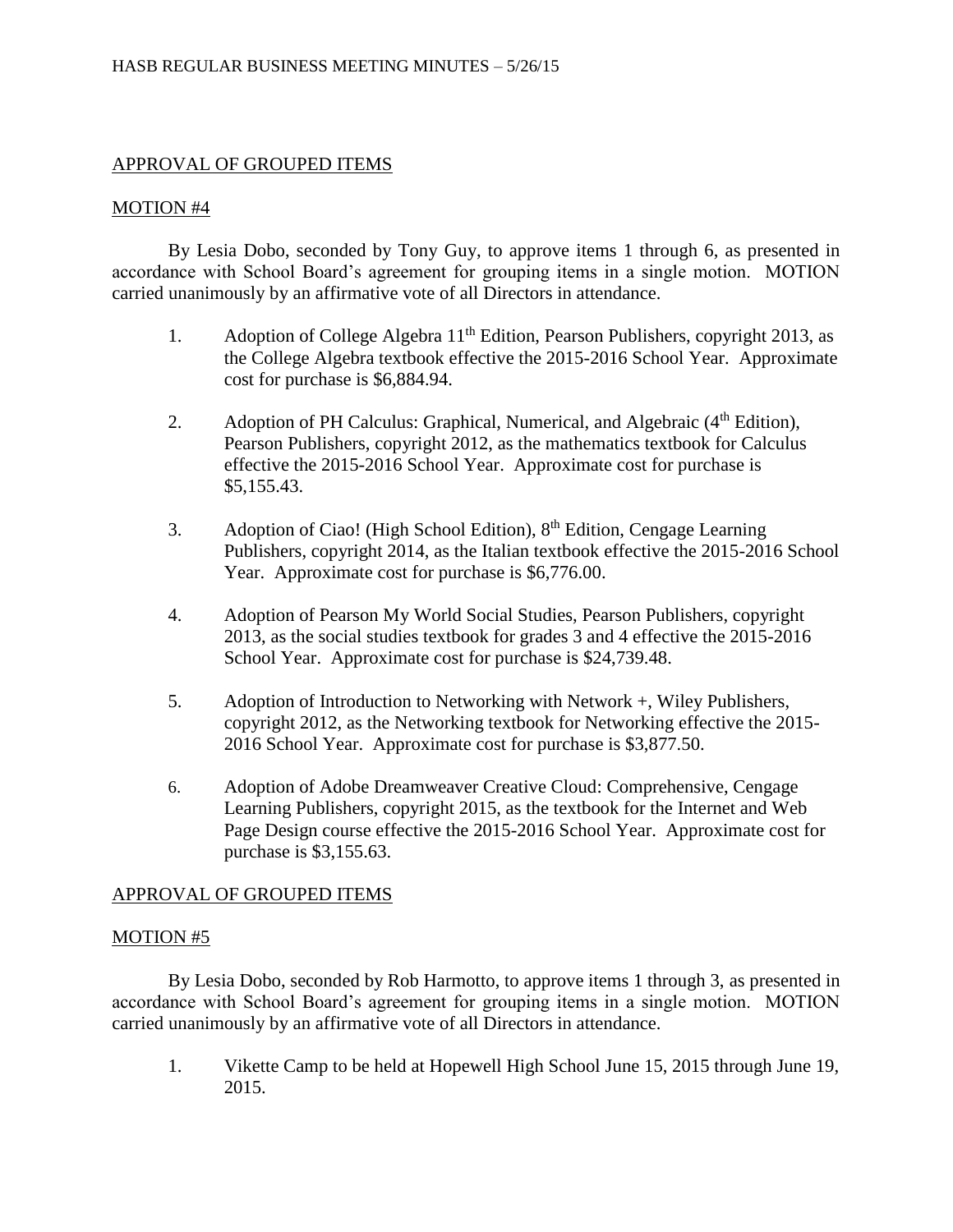- 2. Freshman band camp to be held at Hopewell High School July 22 through July 24, 2015.
- 3. Band camp for grades 9 through 12 to be held at Hopewell High School July 27, 2015 through August 7, 2015.

## MOTION #6

By Lesia Dobo, seconded by Lori McKittrick, to approve online summer school for grades 7 through 12. MOTION carried unanimously by an affirmative vote of all Directors in attendance.

### MOTION #7

By Lesia Dobo, seconded by Rob Harmotto, to approve the District's participation in Project Max in cooperation with PaTTAN and the Beaver Valley Intermediate Unit. MOTION carried unanimously by an affirmative vote of all Directors in attendance.

# **Athletics by Tony Guy, Chair**

### APPROVAL OF GROUPED ITEMS

#### MOTION #8

By Tony Guy, seconded by Anna Segner, to approve items 1 through 4, as presented in accordance with School Board's agreement for grouping items in a single motion. MOTION carried unanimously by an affirmative vote of all Directors in attendance.

- 1. Request from Hopewell Football Boosters to sell Hopewell spirit wear and to hold a food can drive during all home football games.
- 2. Request from Hopewell Football Boosters to hang sponsor signs on the outer perimeter track fence for all home football games.
- 3. Request from the Hopewell Football Boosters and Mark Washington to host a Youth Football Camp at Tony Dorsett Stadium for ages 6 and up on Saturday, June 27, 2015 from 9:00 a.m. until 4:00 p.m. and to host an Open House at the Field House.
- 4. Request from Boy's Tennis Boosters to hang sponsor signs on both the front and back tennis courts. Additionally, they are requesting permission to hang signs on the front tennis courts outward facing towards Brodhead Road.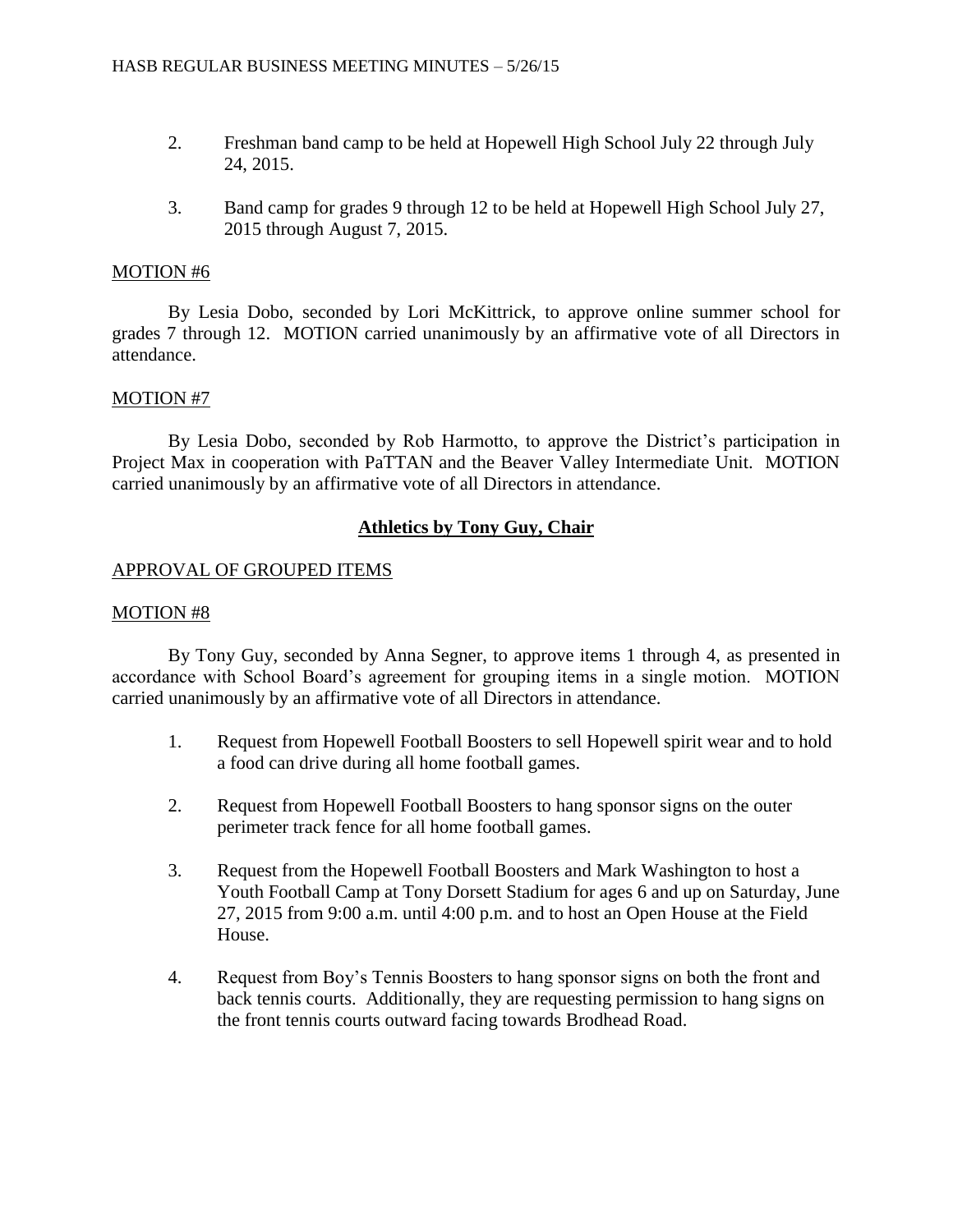# **Buildings and Grounds by Anna Segner, Chair**

## APPROVAL OF GROUPED ITEMS

### MOTION #9

By Anna Segner, seconded by Lesia Dobo, to approve items 1 through 4, as presented in accordance with School Board's agreement for grouping items in a single motion. MOTION carried unanimously by an affirmative vote of all Directors in attendance.

- 1. Request from Hopewell Youth Football to use Tony Dorsett Stadium for the 2015 football season.
- 2. Request received from Pam Fiejdasz, Township Recreation Director, to use the parking lots at Hopewell and Margaret Ross Elementary Schools during its annual Park Fest community days July 10, 2015 through July 11, 2015.
- 3. Request from Joseph Sullivan for the Hopewell Community Big Band to use the Junior High School gym or Senior High School auditorium on Tuesday evenings beginning June 16 through July 28 as a potential indoor facility to be used in the event of rain.
- 4. Request of the Pittsburgh International Children's Theater to use the auditorium at the Senior High School on January 15, 2016 and February 12, 2016 from 4:00 until 9:30 p.m. for performances.

# **Finance and Budget by Jeff Winkle, Co-Chair**

# MOTION #10

By Jeff Winkle, seconded by Anna Segner, to approve items (1) and (2) and to ratify items (3) and (4) as presented in accordance with School Board's agreement for grouping items in a single motion. MOTION carried unanimously by an affirmative roll call vote of all Directors in attendance.

- 1. General Fund payments in the amount of \$326,567.35
- 2. Cafeteria Fund payments in the amount of \$44,243.97
- 3. Capital Reserve Fund payments in the amount of \$37,773.99
- 4. General Fund payments in the amount of \$2,009,571.68

# MOTION #11

MOTION by Jeff Winkle, seconded by Lesia Dobo, to approve the e-Service financial services contract with CSIU, effective July 1, 2015 through June 30, 2016, at an approximate cost of \$14,344. MOTION carried unanimously by an affirmative vote of all Directors in attendance.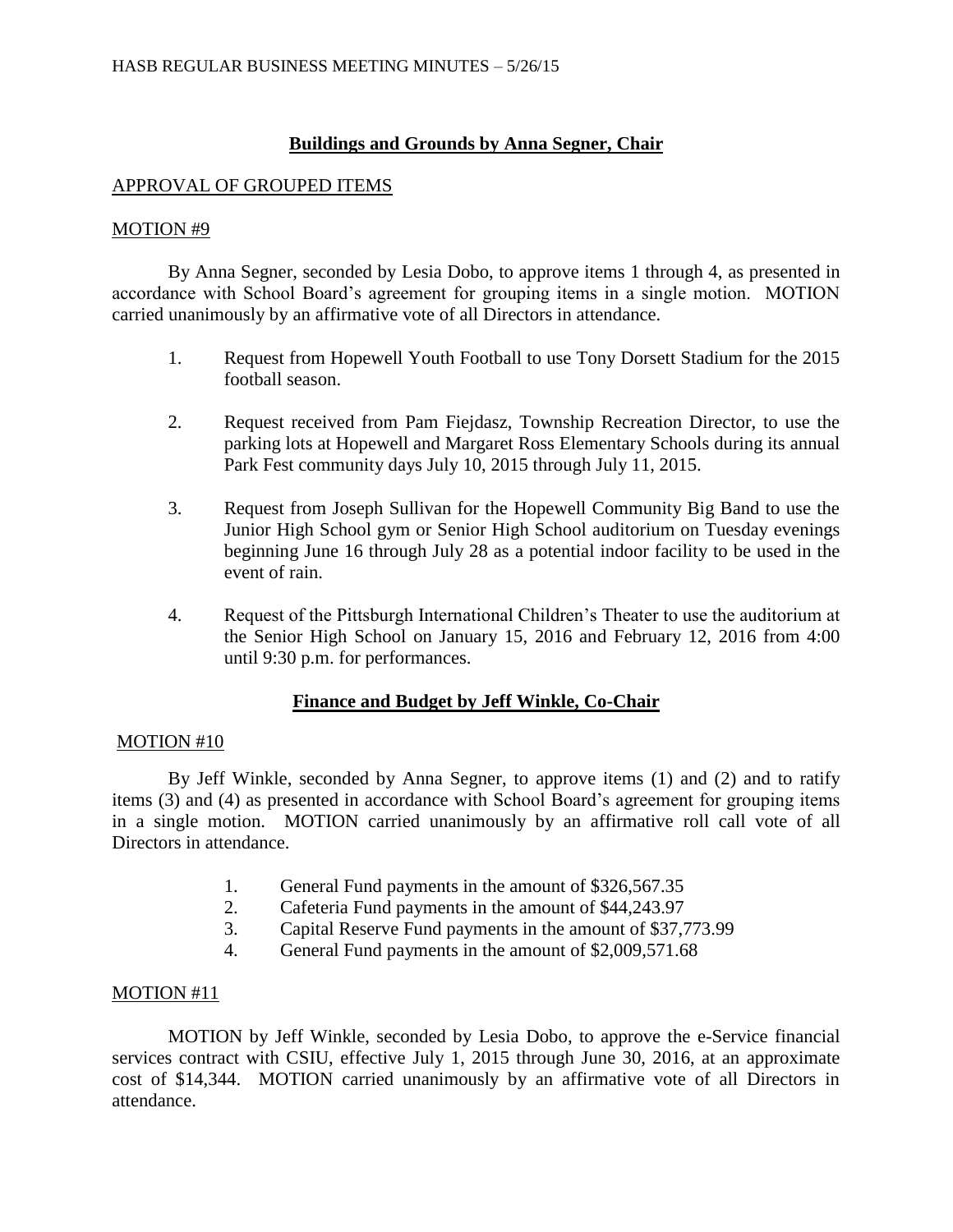#### MOTION #12

MOTION by Jeff Winkle, seconded by Lesia Dobo, to approve the e-Service student information system (SIS) contract with CSIU, effective July 1, 2015 through June 30, 2016, at an approximate cost of \$16,500. MOTION carried unanimously by an affirmative vote of all Directors in attendance.

#### MOTION #13

MOTION by Jeff Winkle, seconded by Anna Segner, to approve the Renewal Services Agreement with the Omni Financial Group to provide third party administrative services for our 403(b) Plan in the amount of \$2,364. MOTION carried unanimously by an affirmative vote of all Directors in attendance.

#### MOTION #14

MOTION by Jeff Winkle, seconded by Tony Guy, to approve the supply bids for the 2015-2016 school year for the departments listed below. MOTION carried unanimously by an affirmative vote of all Directors in attendance.

| a <sub>z</sub> | Athletics                 | \$8,047.42 |
|----------------|---------------------------|------------|
| $h_{\cdot}$    | Art                       | \$6,567.83 |
| C <sub>1</sub> | Custodial                 | \$7,900.80 |
| $d_{-}$        | <b>Industrial Arts</b>    | \$1,640.87 |
| e.             | <b>Physical Education</b> | \$2,716.12 |
| f.             | Science                   | \$4,459.95 |

#### MOTION #15

MOTION by Jeff Winkle, seconded by Lesia Dobo, to approve the seven month CD purchase with WesBanco at .50% APY in the amount of \$1,016,506.73. MOTION carried unanimously by an affirmative vote of all Directors in attendance.

# **Legislative by Jeff Winkle, Chair**

#### MOTION #16

MOTION by Jeff Winkle, seconded by Tony Guy to approve School Board Policy 819, Suicide Awareness Prevention and Response. MOTION carried unanimously by an affirmative vote of all Directors in attendance.

#### MOTION #17

MOTION by Jeff Winkle, seconded by Tony Guy to approve change in dates of the June 2015 School Board meetings to June 9, 2015 and June 23, 2015. MOTION carried unanimously by an affirmative vote of all Directors in attendance.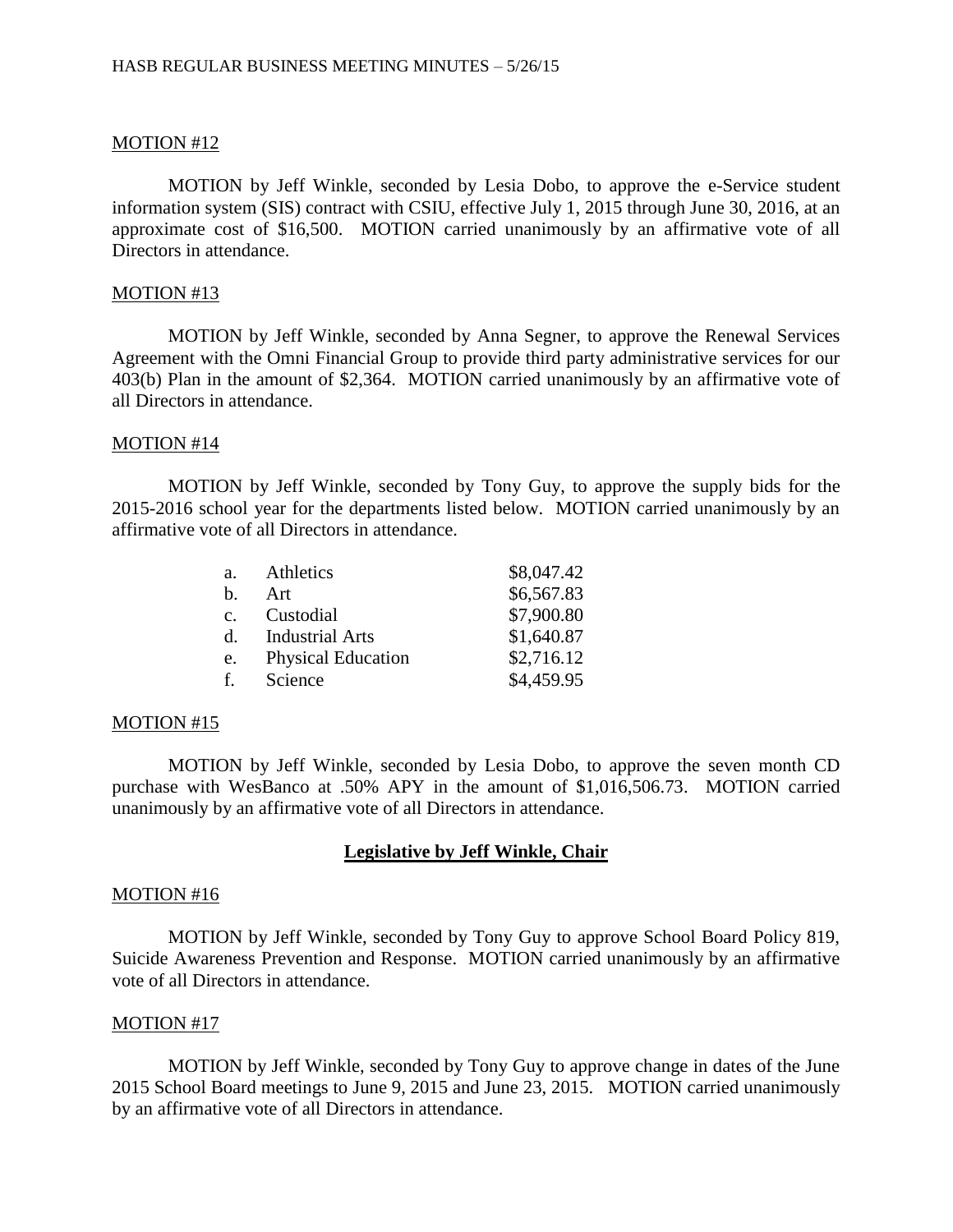# **Personnel by Rob Harmotto, Chair**

## APPROVAL OF GROUPED ITEMS

### MOTION #18

By Rob Harmotto, seconded by Lesia Dobo, to approve items 1 and 2, as presented in accordance with School Board's agreement for grouping items in a single motion. MOTION carried unanimously by an affirmative vote of all Directors in attendance.

- 1. Reappointment of Johannah Robb as Board Treasurer, effective July 1, 2015 through June 30, 2016.
- 2. Reappointment of John F. Salopek, Esquire, Solicitor, effective July 1, 2015 through June 30, 2016.

### APPROVAL OF GROUPED ITEMS

#### MOTION #19

By Rob Harmotto, seconded by Anna Segner, to approve items 1 through 3, as presented in accordance with School Board's agreement for grouping items in a single motion. MOTION carried unanimously by an affirmative vote of all Directors in attendance.

- 1. Resignation of Dirk Hartman, Boys Golf Coach, effective May 26, 2015.
- 2. Resignation of Dawn Schwalm, individual aide at Independence Elementary School, effective June 5, 2015.
- 3. Employment of Dina Opsatnic, bus aide, effective May 12, 2015. (New Item)

# MOTION #20

By Rob Harmotto, seconded by Lori McKittrick, to approve the substitute personnel rosters. MOTION carried unanimously by an affirmative vote of all Directors in attendance.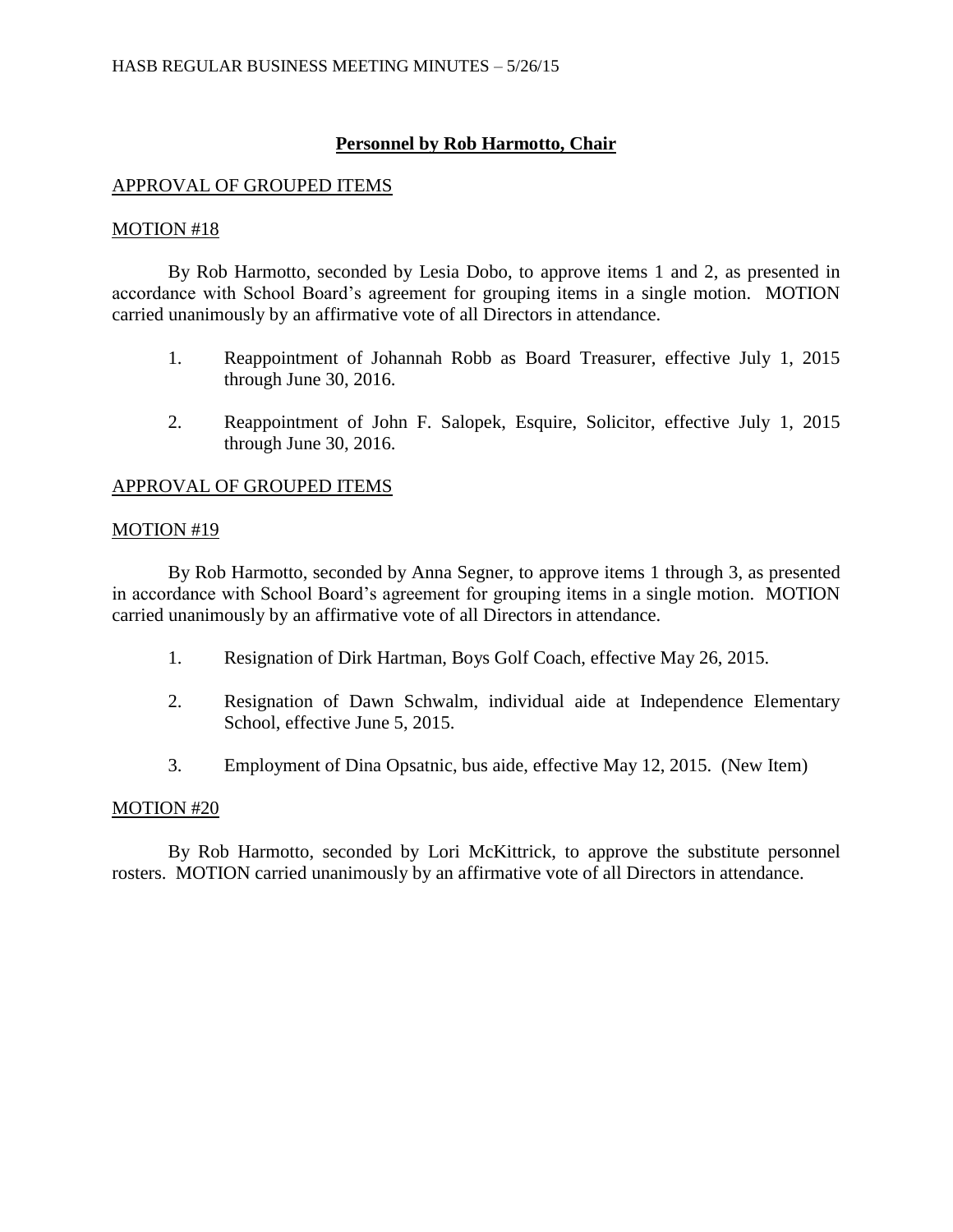# **Transportation by Rob Harmotto, Co-Chair**

# APPROVAL OF GROUPED ITEMS

# MOTION #21

By Rob Harmotto, seconded by Tony Guy, to approve items 1 and 2, as presented in accordance with School Board's agreement for grouping items in a single motion. MOTION carried unanimously by an affirmative vote of all Directors in attendance.

- 1. Request from Pam Fiejdasz, Township Recreation Director, to use District buses and transportation personnel during Park Fest community days July 10, 2015 through July 11, 2015.
- 2. Request from Pam Fiejdasz to use a District van during Rec-on-the-Run from June 8, 2015 through August 14, 2015.

### Superintendent's Report

Dr. Reina spoke of the following items in his Superintendent's Report.

- 1. Dr. Reina received a thank you note from Dave Bufalini thanking the Board and Administrators for their support of the Artist in Residence program.
- 2. The Reprographics Department is going from a full time, 12 month position to a four hour a day, 12 month position, beginning the 2015-2016 school year. Dr. Reina will continue to monitor the position to ensure that it is adequately staffed.
- 3. First round Assistant Superintendent interviews will take place on Thursday, May 28, 2015. The committee will interview four individuals. Second round interviews are tentatively scheduled for June 16 or 18.
- 4. Currently there are no new updates from the Commonwealth regarding pension reform or the status of the Governor's budget. Dr. Reina asked if School Board members received the information requested at the May 12, 2015 Board meeting. Encouraged School Board members to contact Mrs. Robb with questions.
- 5. Graduation is Friday, June 5, 2015.

# Solicitor's Report

Nothing to report.

# Unfinished Business

Nothing to report.